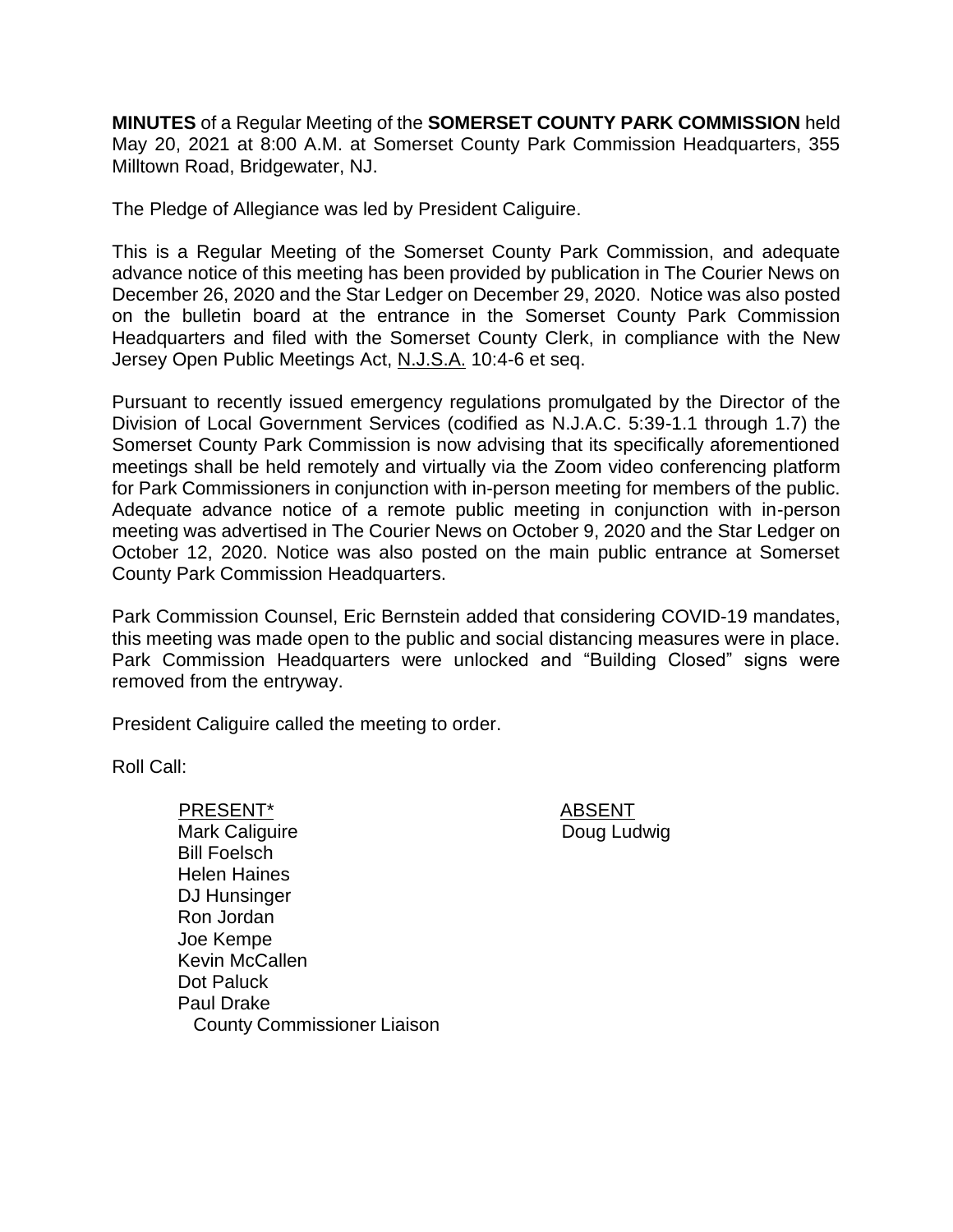Other staff members present were: Geoffrey Soriano, Secretary-Director Janine Erickson, Executive Assistant Pierce Frauenheim, Dep. Dir., Park Ops.

Bob Ransone, Dep. Dir., Golf Ops. Dina Trunzo, Admin, Leisure & Comm. Svc Donna Umgelter, Admin, HR

\*Participated via video conference. In light of the current COVID-19 mandates, Commissioners, Counsel, Public Relations, and Senior Management staff were asked to participate in this meeting remotely.

Also in attendance via video conference: Eric Bernstein, Legal Counsel, Tom Boccino, Land Acquisition/Principal Planner.

#### **APPROVAL OF THE MINUTES**

President Caliguire called for the approval of the minutes of the regular meeting held on April 15, 2021. Moved by Commissioner Foelsch; seconded by Commissioner Haines YEAS: Commissioners Foelsch, Haines, Hunsinger, Jordan, Kempe, and McCallen. ABSTAIN: Commissioner Paluck and President Caliguire. NAYES: None. ABSENT: Commissioner Ludwig.

#### **APPROVAL OF BILLS FOR PAYMENT**

The following resolutions were moved by Commissioner Jordan; seconded by Commissioner Paluck. YEAS: Commissioners Foelsch, Haines, Hunsinger, Jordan, Kempe, McCallen, Paluck, and President Caliguire. NAYES: None. ABSENT: Commissioner Ludwig.

#### **Resolution R21-083 – Transfer of Temporary Budget Appropriations**

Resolution authorizes a transfer of temporary budget appropriations.

#### **Resolution R21-084 – Payment of Claims**

Resolution authorizes payment of claims in the amount of \$2,338,226.20 comprised of Claims in the amount of \$1,017,915.94, Other Expenses in the amount of \$152,392.97, and Salaries and Wages in the amount of \$1,167,917.29 for the period of April 10, 2021 through May 14, 2021.

### **Resolution R21-085 – Refund of Recreation Fees**

Resolution authorizes refund of recreation fees.

### **Resolution R21-086 – Payment of Confirming Orders**

Resolution authorizes the payment of confirming orders totaling \$4,677.73.

### **Resolution R21-087 – Authorizing Additional Funding for Previously Awarded Contracts (Leisure Services)**

Resolution authorizes additional funds for previously awarded contracts.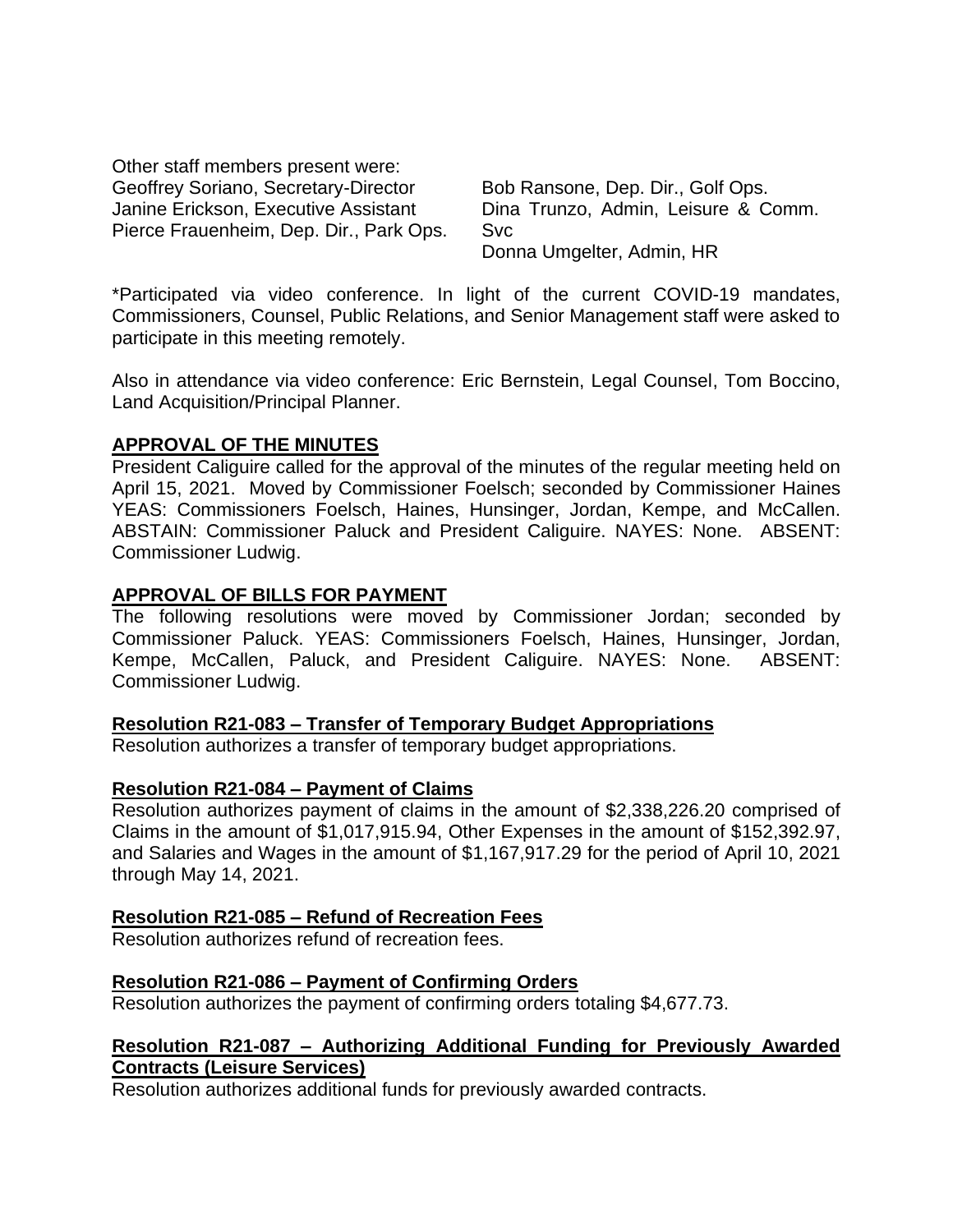## **Resolution R21-088 – Authorizing Additional Funding for Previously Awarded Contracts (Golf)**

Resolution authorizes additional funds for previously awarded contracts.

## **Resolution R21-089 – Authorizing Additional Funding for Previously Awarded Contracts (Administration)**

Resolution authorizes additional funds for previously awarded contracts.

### **Resolution R21-090 – Authorizing Additional Funding for Previously Awarded Contracts (Park Operations)**

Resolution authorizes additional funds for previously awarded contracts.

# **Resolution R21-091 – Authorizing Additional Funding for Previously Awarded Contracts (Pending)**

Resolution authorizes additional funds for previously awarded contracts.

## **Resolution R21-092 – Amending and Cancelling Certification of Funds for Previously Awarded Contracts**

Resolution cancels and amends certification of funds for previously awarded contracts.

# **DIRECTOR'S REPORT**

Director Soriano submitted a report for the month of May 2021.

# **CORRESPONDENCE**

Letter received from John E. McAuliffe, III; Captain of Quail Brook Team, Senior Golf League praising Ken Fivek, Supervisor Golf Operations for his management of Quail Brook Golf Course throughout the pandemic.

# **CONSENT AGENDA**

# **RESOLUTIONS**

The following resolutions were moved by Commissioner Jordan; seconded by Commissioner Paluck. YEAS: Commissioners Foelsch, Haines, Hunsinger, Jordan, Kempe, McCallen, Paluck, and President Caliguire. NAYES: None. ABSENT: Commissioner Ludwig.

### **Resolution R21-093 – Authorizing Memorandum of Understanding between Somerset County Park Commission and Jersey Off Road Bicycling Association (Sourland Mountain Preserve)**

Resolution authorizes a Memorandum of Understanding with Jersey Off Road Bicycling Association for trail maintenance at Sourland Mountain Preserve.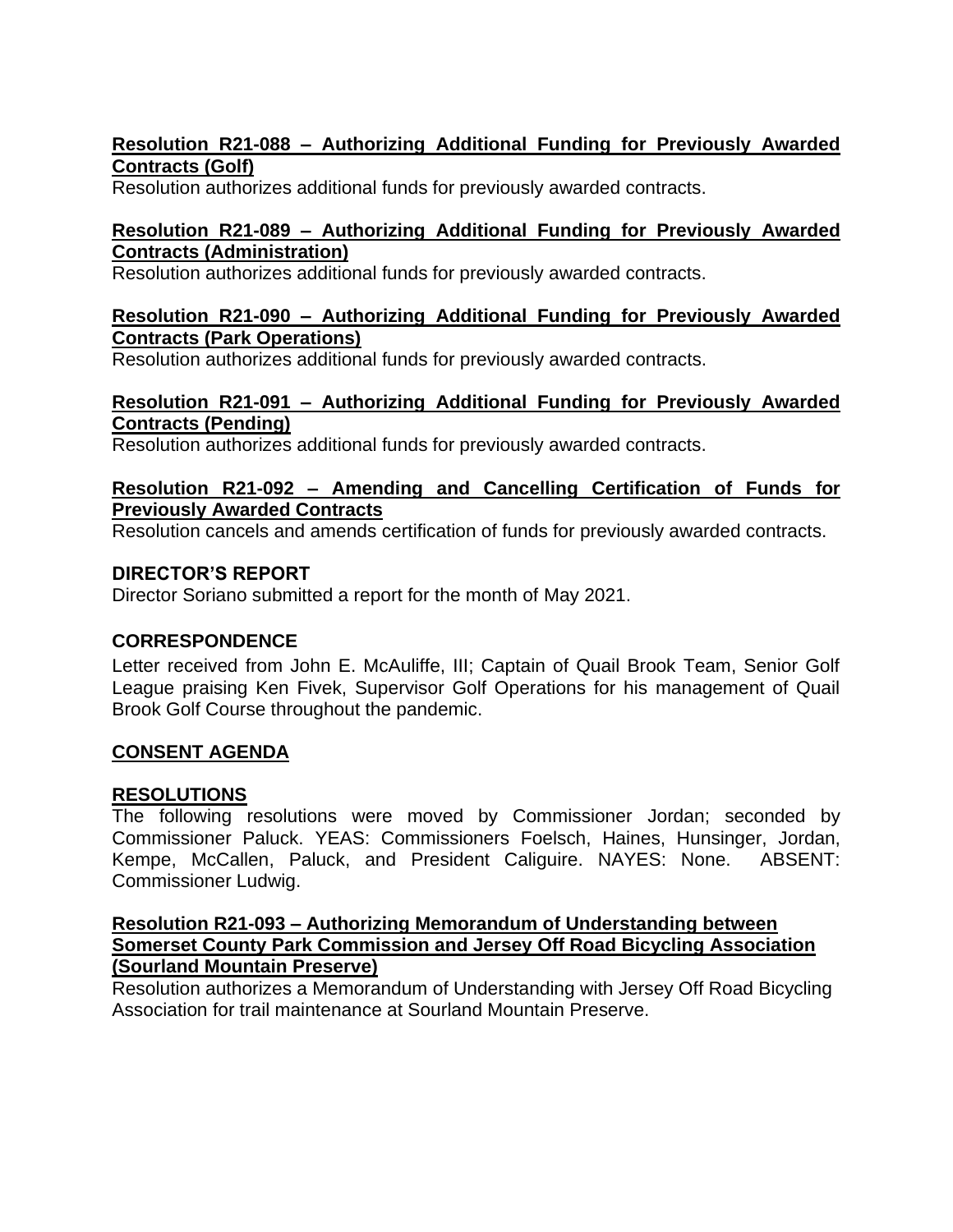## **Resolution R21-094 – Amending 2021 Fee Schedule: Facility Use by Somerset County Boards and Commissions**

Resolution amends the 2021 Fee Schedule to authorize the waiving of permit fees for the use of picnic pavilions and groves, indoor classrooms, and indoor meeting spaces to the County of Somerset and its official boards and commissions.

## **Resolution R21-095 – Amending 2021 Fee Schedule: Fees at Lord Stirling Stable**

Resolution amends the 2021 Fee Schedule to include newly added services at Lord Stirling Stable

## **Resolution R21-096 – Establishing a Cash Change Fund for Colonial Park Tennis Courts**

Resolution establishes a change fund for Colonial Park Tennis Courts for \$100.

# **Resolution R21-097 – Reaffirming Cash Change Funds and Designating Custodians or Cash Change Funds**

Resolution reaffirms all cash change funds and designated custodians.

## **Resolution R21-098 – Authorizing use of County Contract for Purchase of Original Equipment Manufactured (OEM) Vehicle Parts and Repairs**

Resolution authorizes purchases from DFFLM LLC fbo NJ Parts of Flemington, Engine Land, Inc., Fred Beans Parts, Freehold Ford Inc., and Route 23 Automall.

## **Resolution R21-099 – Awarding Second Year of a Four-Year Contract with One (1) One-Year Option to Extend for Golf Car Rentals**

Resolution awards contract to E-Z GO with costs not to exceed \$219,061.68.

### **Resolution R21-100 – Authorizing use of State Contract for Purchase of Fabricated & Prefabricated Structures: Portable Sanitation Units**

Resolution authorizes purchase from Johnny on the Spot with costs not to exceed \$11,000.00.

**Resolution R21-101 – Authorizing use of State Contract for Purchase of Overhead/Rolling Doors & Operators, Repair/Replace, DOT & Other Agencies** Resolution authorizes purchases from Merchantville Overhead Door Co.

#### **Resolution R21-102 – Authorizing use of State Contract for Purchase of Annual Maintenance of Cisco Umbrella DNS Security Advantage & Enhanced Support for Umbrella**

Resolution authorizes service from SHI with costs not to exceed \$4,016.14.

# **Resolution R21-103 – Authorizing use of County Contract for Purchase of Occupational Medical Services**

Resolution authorizes services from Institute for Forensic Psychology, PC; and Princeton Healthcare Systems d/b/a Penn Medicine Princeton Medical Center with costs not to exceed \$500.00.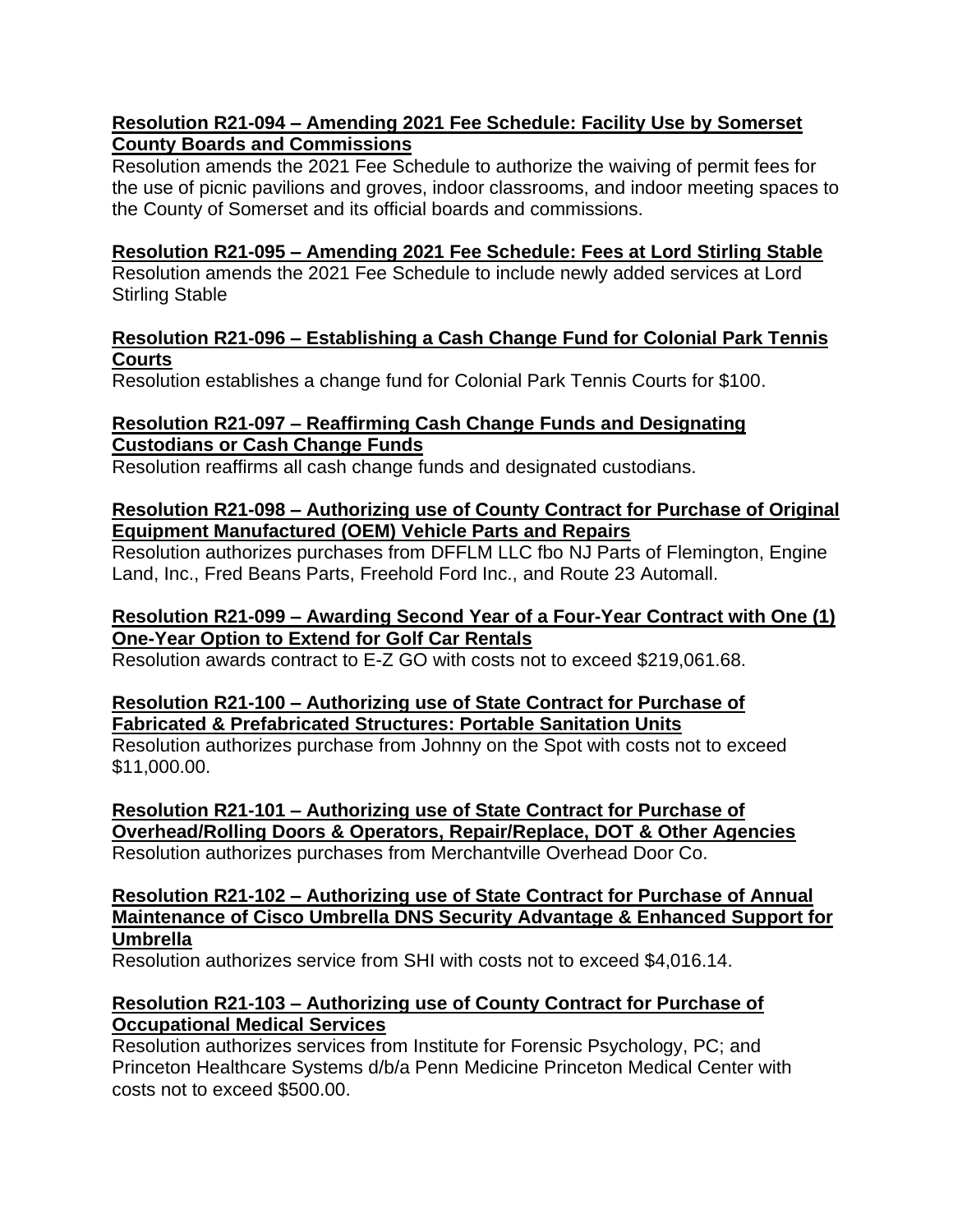## **Resolution R21-104 – Awarding Contract for Seasonal Opening, Closing, Chlorine and Chemical Delivery, and Repairs of Option A: Warrenbrook Pool**

Resolution awards contract to S&R Pool & Spa with cost not to exceed \$15,000.00.

### **Resolution R21-105 –Seasonal Opening, Closing, Chlorine and Chemical Delivery, and Repairs of Colonial Park Spray Park**

Resolution awards contract via quotes to Todd Harris Company with cost not to exceed \$15,000.00.

# **COMMITTEE REPORTS**

### **CFO's Report**

Commissioner Hunsinger, Chair of the Committee, submitted a report for the month of May 2021.

Director Soriano reported that financially, it has been a good year so far with year-to-date revenue exceeding anticipated revenue.

#### **HUMAN RESOURCES**

Commissioner Haines, Chair of the Committee, submitted a report for the month of May 2021.

#### **LEISURE SERVICES**

Commissioner Hunsinger, Chair of the Committee, submitted a report for the month of May 2021.

Dina Trunzo, Administrator, Leisure and Community Services, reported that summer camps at the EEC are filled and have waitlists. Tennis courts at Green Knoll and Colonial Park are open and the putting course and paddle boats at Colonial Park opened this past weekend. The Warrenbrook pool is scheduled to open on Memorial Day and the Spray Park is scheduled to open on June 12<sup>th</sup>. Outdoor programs at Therapeutic Recreation will commence this Friday.

Director Soriano added that JJ the Pony's Instagram page won the Showcase Award for a Social Media Campaign at the NJRPA Awards Program this past week. Commissioner Foelsch offered his congratulations for the award.

#### **GOLF MANAGEMENT**

Commissioner Paluck, Chair of the Committee, submitted a report for the month of May 2021.

Bob Ransone, Deputy Director, Golf Management, reported that there were 19,000 rounds of golf played month-to-date as compared to 11,000 golf rounds played for the same period in 2019.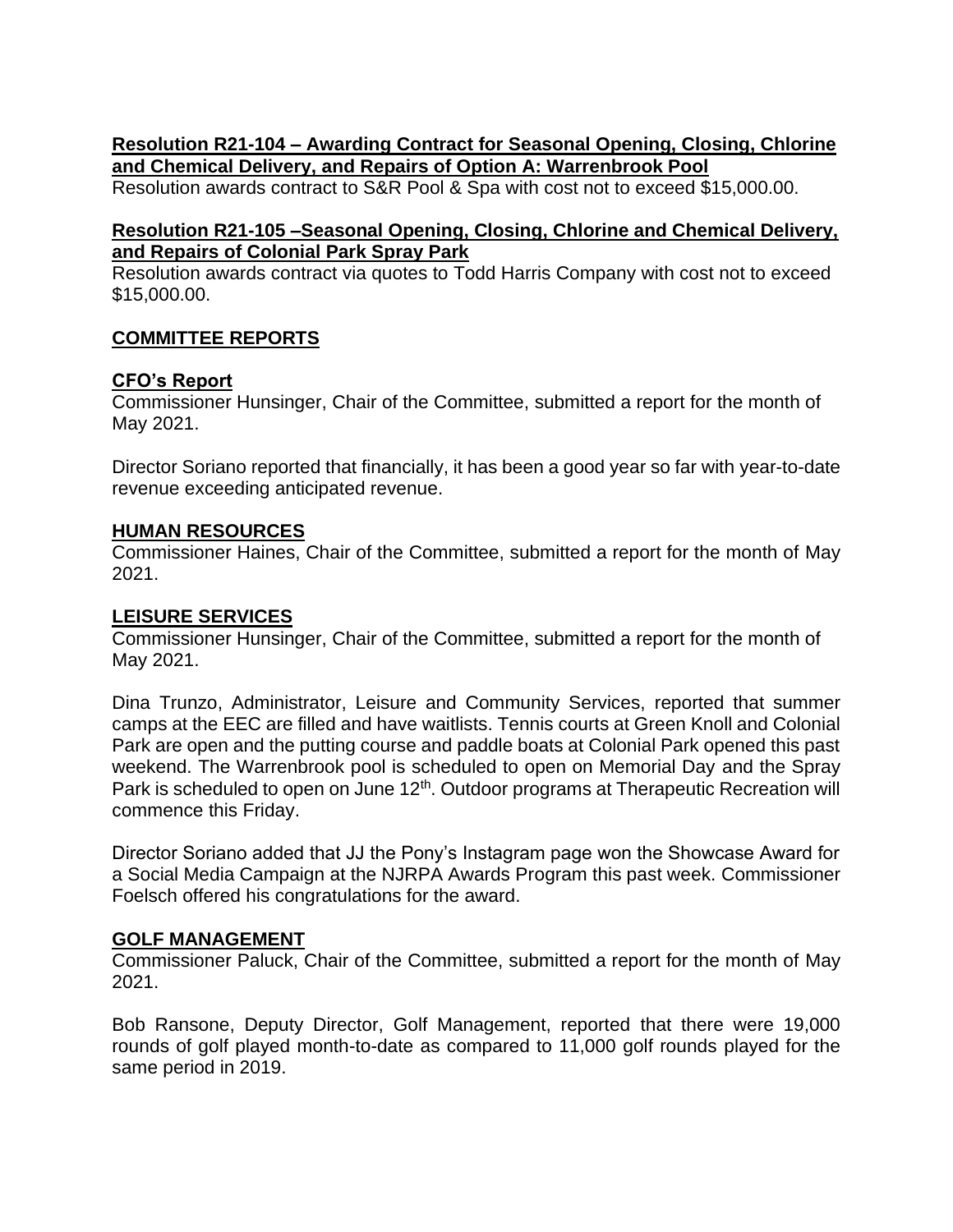Bob thanked everyone for all their support over his tenure at the Park Commission as he begins his retirement on June 1st. President Caliguire thanked Bob for all the work he has done over the years to make the Park Commission's golf course the great facilities they are today and wished him well in his retirement.

Director Soriano shared with Commissioners that Neshanic Valley Golf Course was named the Number 3 Best Public Golf Courses in the U.S.: State-by-State (N.J.) by GolfWeek.

### **INFORMATION MANAGEMENT**

Commissioner McCallen, Chair of the Committee, submitted a report for the month of May 2021.

### **VISITOR SERVICES**

Commissioner Haines, Chair of the Committee, submitted a report for the month of May 2021.

Pierce Frauenheim, Deputy Director, Park Operations, reported that weekly meetings have been scheduled with local law enforcement to address issues that may arise at any Park Commission water spots. Deterrents have been added to "problem" areas at Washington Valley Park to discourage access to unauthorized areas for the park.

### **PROPERTY MANAGEMENT**

Director Soriano stated that he was in receipt of a news release sent from Commissioner Foelsch regarding NJDEP funding available for Open Space and parks development. The notification was issued May 3<sup>rd</sup> with the application due June 30<sup>th</sup>. Due to the extensive criteria needing to be satisfied to apply at this time, Director Soriano will consider a "shovel-ready" project, if available, for the next round of funding.

# **PLANNING AND LAND ACQUISITION**

Commissioner Haines, Chair of the Committee, submitted a report for May 2021.

# **CAPITAL FACILIITES – CONSTRUCTION and ENGINEERING**

Commissioner McCallen, Chair of the Committee, submitted a report for May 2021.

# **PARK MAINTENANCE & HORTICULTURE**

Commissioner Hunsinger, Chair of the Committee, submitted a report for May 2021.

Pierce Frauenheim, Deputy Director, Park Operations, stated that the dirt removed from the dredging at Colonial Park will be moved over the next two weeks, after which paving of Colonial Drive will commence. Pierce encouraged Commissioners to visit the Rose Garden and Perennial Garden at Colonial Park over the next few weeks to see the flowers in full bloom.

# **AUDIT COMMITTEE**

There was no audit report.